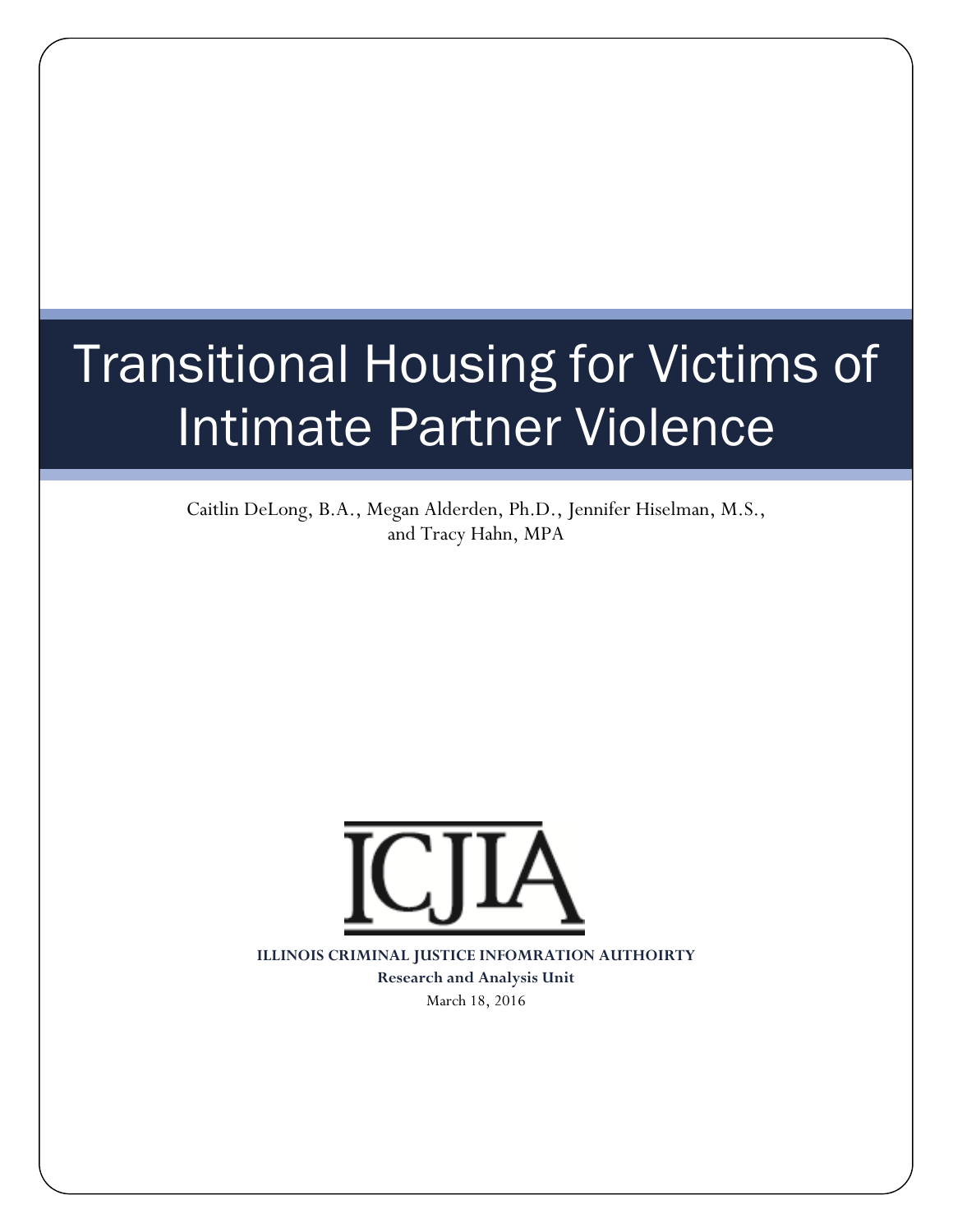# Transitional Housing for Victims of Intimate Partner Violence

Many victims of intimate partner violence (IPV) find themselves at increased risk for homelessness in an effort to escape violence. Flight from intimate partner violence is a leading cause of homelessness nationally,  $^1$  particularly for low income women $^2$  and children $^3$ . In fact, it is estimated that 92 percent of women who are homeless have experienced severe physical or sexual abuse in their lifetimes,<sup>4</sup> and many IPV survivors struggle to obtain safe, affordable housing. A sample of 3,619 women in California was found to have four times the risk of housing instability<sup>5</sup> when they experienced IPV in the past year.<sup>6</sup> A national study of IPV prevalence found that only 48 percent of women who experienced rape, stalking or IPV in their lifetimes and indicated housing was needed received this support.<sup>7</sup>

## **IPV victim housing needs in Illinois**

 InfoNet is a data collection system maintained by the Illinois Criminal Justice Information Authority (Authority) that facilitates data collection about victims, their needs, and the services received. Currently, 67 domestic violence programs, 34 sexual assault providers, and eight child advocacy centers in Illinois enter data into the system. Although not all IPV victims seek support through domestic violence programs or programs using InfoNet (therefore these numbers do not represent the needs of all IPV victims in Illinois), this database is the only source of statewide, quantitative data available on IPV victim needs.

InfoNet can be used by domestic violence programs to record victim service needs at intake. InfoNet data collected at intake showed a notable number of victims seeking services needed shelter and housing. Between 2013 and 2015, 12,804 persons who sought services needed temporary shelter placements and 7,683 persons needed stable housing (*Figure 1*). This represented 14 percent and 9 percent, respectively, of all adult victims completing intake. Shelter and housing services ranked  $6^{\rm th}$  and  $7^{\rm th}$  in the top 10 needs identified by victims. Parents comprised a significant majority of the victims who needed shelter (66 percent) or housing (72 percent). Victims who reported needing shelter or housing services also were more likely to report needing financial and employment assistance (*Figure 2*).<sup>8</sup> The connection between housing stability and financial and employment stability is common and can play a role in long-term victim well-being and escape from abuse (see "Housing instability and IPV survivor outcomes**"** below).

The Authority also collects data on the number of victims turned away from shelters each year due to lack of bed space to gauge availability of, and access to, temporary housing. In 2015, 7,979 individuals were turned away from shelters due to lack of bed space, half whom were children.<sup>9</sup>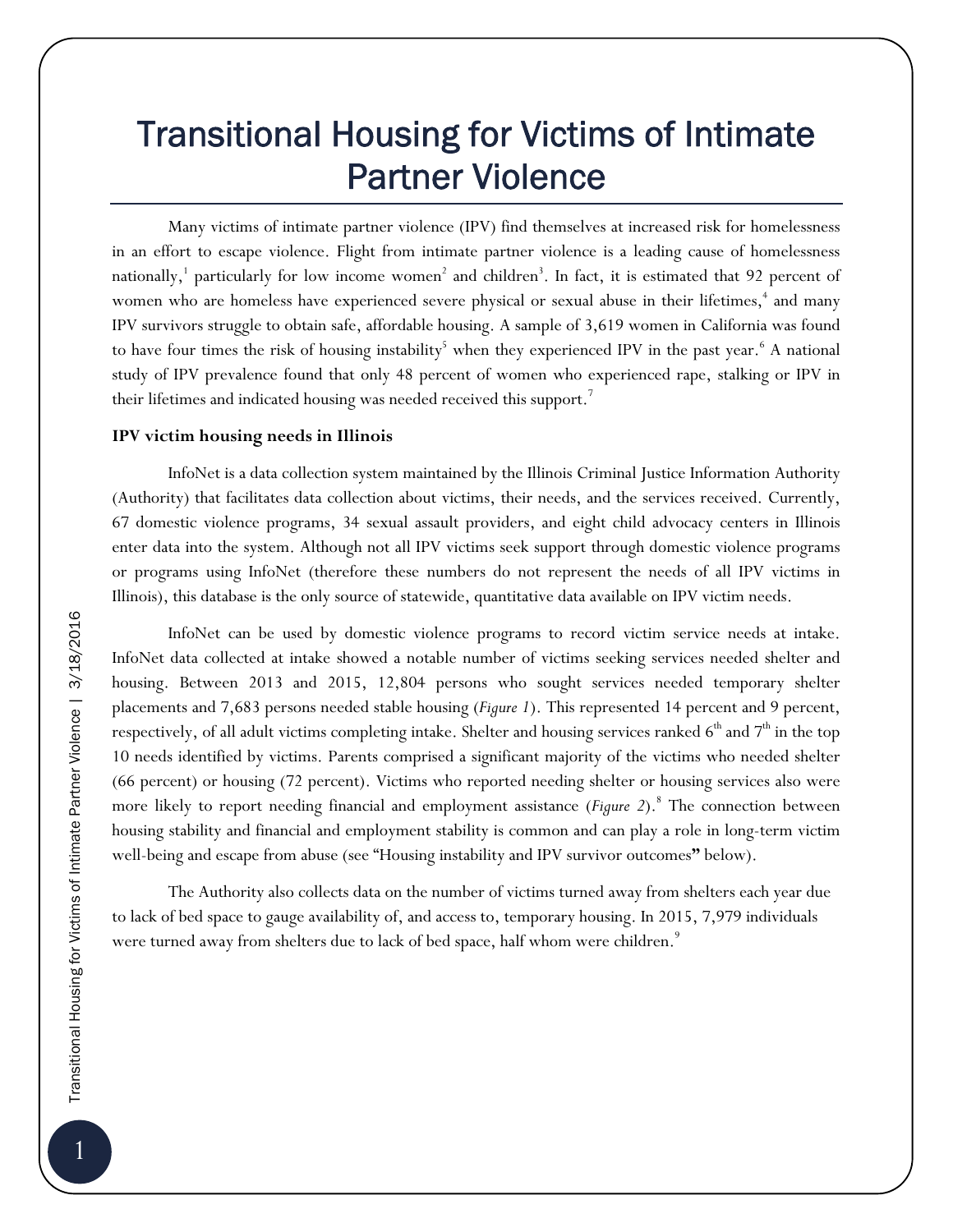

**Figure 1** 

Note: 2013-2015: N=89,888; Excludes cases with missing intake data.

#### **Housing instability and IPV survivor outcomes**

Lack of stable, safe and affordable housing is associated with negative outcomes. Women who experience IPV and housing instability either directly or indirectly related to their victimization also report poor health outcomes, including depression, stress, and worse self-care.<sup>10</sup> A study of 278 female IPV victims found that housing instability was correlated with greater PTSD symptomology and depression and poorer quality of life even after controlling for other factors, such as age, reported alcohol and drug abuse, and perceived risk of lethal or serious injury violence.<sup>11</sup> The relationship between depression and housing instability has been established in other studies; one study of men and women  $(n=1,024)$  found that depressive symptoms were significantly more likely among transient people (frequently moving in the past 6 months), even after adjusting for homelessness.12 Housing instability also was associated with more days off from work and emergency medical use.<sup>13</sup> This uncertainty can occur at various points in time, including before, during, and after survivors leave abusive relationships<sup>14,15</sup> and is often associated with a multitude of other concerns facing IPV victims, such as poverty, unemployment, or familial issues.<sup>16</sup> In some instances, housing insecurity and the perceived lack of alternatives may result in survivors returning to abusive homes. $17,18$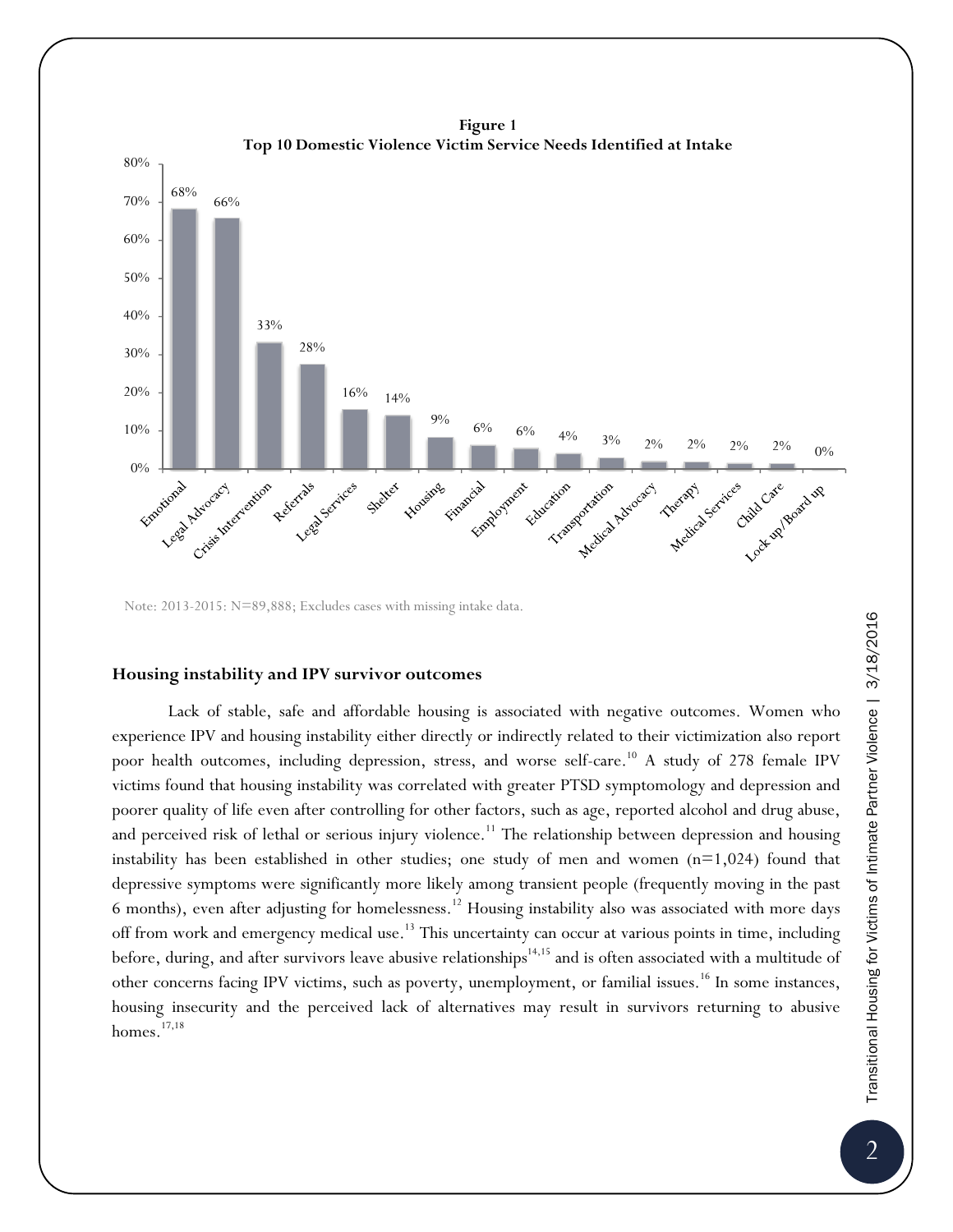Addressing housing instability can result in marked improvements across other areas of concerns. One study found that women who experienced IPV indicated housing stability played an important role in improving or maintaining their health.<sup>19</sup>

#### **Addressing housing needs of IPV victims**

#### *Assessment of need*

Defining housing stability is important when developing tools that adequately assess need. Some researchers have defined housing stability as an individual's regular access to housing of acceptable quality.<sup>20</sup> Guided by this definition, researchers used interviews with homeless youth to design a 13-question stability measurement tool (called the Housing Security Scale) that focuses on the type of housing presently in use, recent housing history, economic, educational, criminal, and employment statuses, substance use, and personal ratings of satisfaction and stability. Tools like this may assist service providers in identifying people vulnerable to homelessness and can function as a basic risk-assessment to determine their service needs. Measures such as the Housing Instability  $Index<sup>21</sup>$  also attempt to measure this characteristic, but are criticized for too much focus on length of time at a particular residence, when regular movement in some situations could feasibly be a sign of increasing stability.

# *Housing Options*

There are different housing options survivors may attempt to secure, each with their own limitations. Permanent housing programs come with long waiting lists and low-income housing units are difficult to find.<sup>22</sup> To afford a fair market two-bedroom home in the United States, a full-time worker must

earn two-and-a-half times the minimum wage, 52 percent higher than it was in 2000.<sup>23</sup> Partner violence occurs more often in economically distressed homes in disadvantaged neighborhoods,<sup>24</sup> which compounds the need for affordable housing. Even with a job, landlords sometimes exhibit significant bias against women who reference living in a shelter.<sup>25</sup>

Some victims may stay with friends or family, but one side effect of IPV is the social isolation that severs these important ties. $^{26}$  Many victims are unable to rely on friends or family to provide long-term supportive housing. Weekly motels and emergency shelters are other common options, though





Note: 2013-2015: N=89,888; Excludes cases with missing intake data.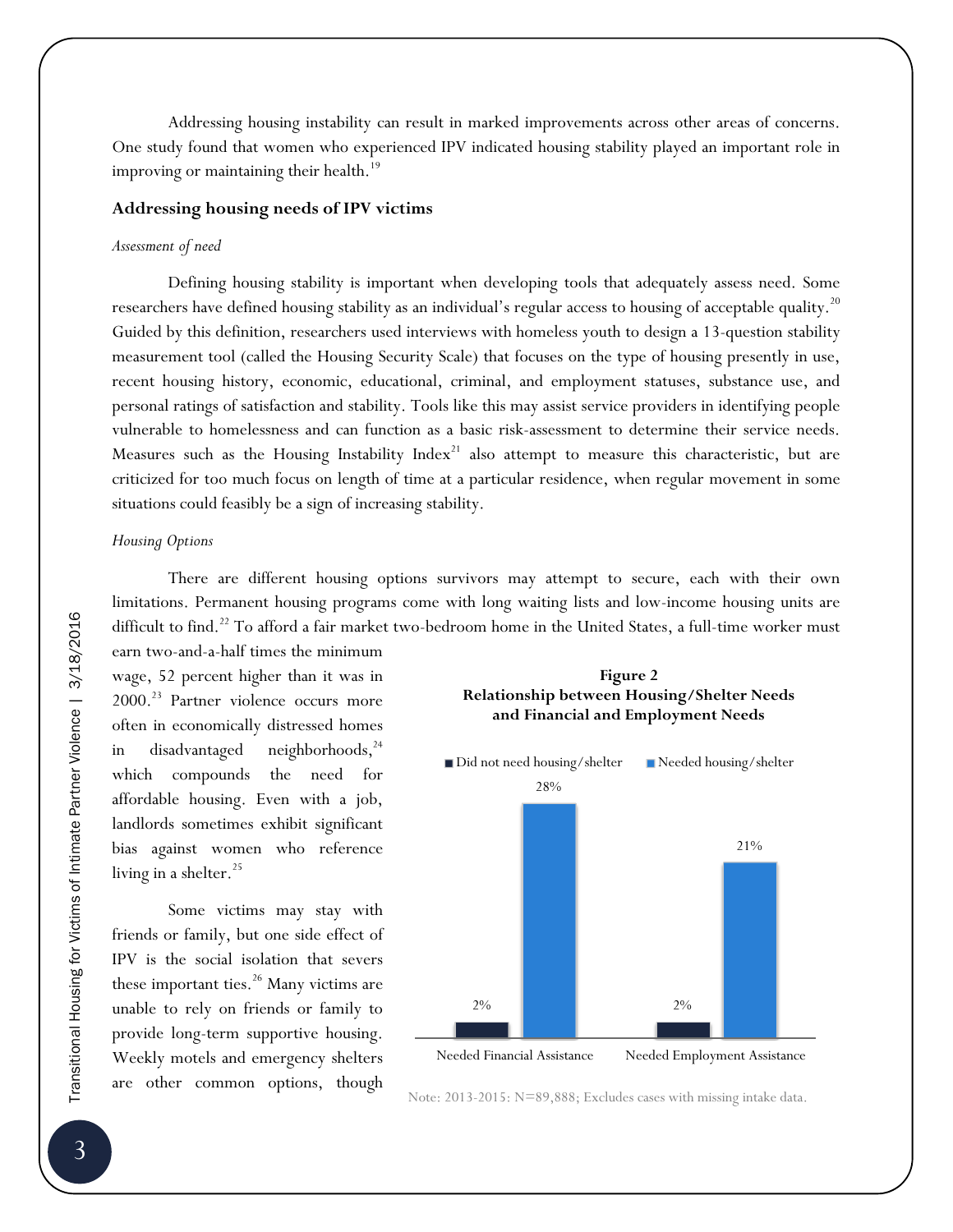these accommodations can be limited due to their availability or eligibility criteria.

Domestic violence shelters offer protection that is sensitive to victim needs, such as confidential locations and longer periods of stay (usually 30 to 60 days), but may have long waiting lists. General population homeless shelters often have more beds,<sup>27</sup> but typically offer only a short-term reprieve. The act of leaving an abuser can also act as a trigger for intimate partner homicide and extreme violence,<sup>28</sup> making appropriate and secure living space especially vital.

### *Transitional housing strengths and weaknesses*

Transitional housing programs offer survivors long-term suitable housing and often include additional services that victims can access. Longer periods of stay, which typically last one to two years, and relevant support programming (counseling, employment assistance, and case management) fill an important gap between emergency and permanent housing.<sup>29</sup> Transitional housing program funding is authorized under the Violence Against Women Act (VAWA), which clarified in 2005 that applicants whose safety was in danger could be prioritized by public housing associations.<sup>30</sup>

Recommendations for length of stay in a transitional housing program are mixed. Length of stays for many transitional housing options is six to 24 months, with varying policies on whether stays can be extended and when programs begin encouraging the search for permanent housing.<sup>31</sup> Duration of transitional housing is often mandated by funding considerations, such as the U.S Department of Housing's Continuum of Care program eligibility requirements, rather than the health and safety of resident families.

Additional criticisms of some transitional housing programs include the lack of cultural sensitivity and rules that prohibit male children over the age of 13 from living on the premises.<sup>32</sup> Concerns also have been expressed as it relates to mandates that victims sever ties with their abusers. In situations involving common children, rehousing may include determining whether healthy boundaries can be set for the benefit of the child-parent relationship.<sup>33</sup>

Stigmatization and embarrassment of living in a shelter are further barriers to fully utilizing the resources that providers have to offer, and research recommends the development of programs that support victim autonomy and dignity, particularly as victims are seeking services specifically to avoid a controlling or manipulative situation.<sup>34,35</sup> Support services should also assist in helping victims identify and maintain permanent housing. Some survivors report struggling to find permanent housing even after securing transitional housing because of long waiting lists, resulting in some victims returning to abusers or having to rely on unstable housing options even after following a period of stability offered through transitional housing. $36$ 

#### **Limitations to existing research**

Most transitional housing research has focused on the reported need for safe, affordable housing and reported satisfaction with transitional housing services. Less research exists on whether and how transitional housing improves short- and long-term outcomes for IPV victims. What research does exist suffers from small sample size, which reduces generalizability of findings, or uses cross-sectional designs that preclude determinations of causation.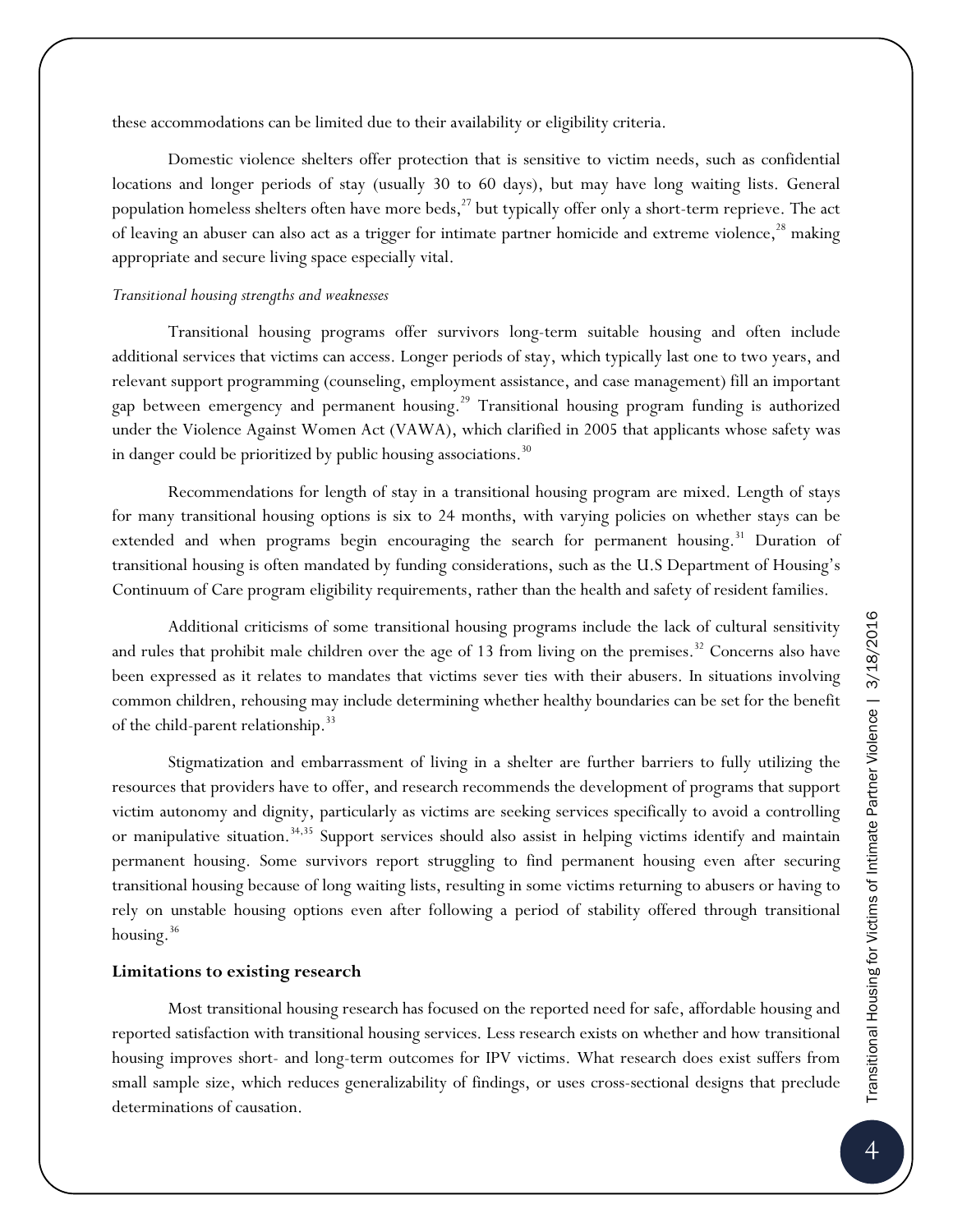The lack of a consistent definition of stability also reduces the comparability of the studies cited here. Housing stability assessment tools that efficiently identify those at high risk for homelessness are still in conceptual stages of development and require more rigorous evaluation.

# **Recommendations for policy and practice**

- Programs should demonstrate how they will support victim autonomy and dignity and help victims move successfully to permanent housing by developing program logic models and performance metrics that focus on client outcomes.
- Programs should assess victim housing needs and risk for homelessness to ensure resources are targeted to those with greatest housing needs. Pre/post assessments should be completed to determine whether transitional housing and any additional programming offered to victims result in marked improvement in victim well-being and housing stability.
- Programs should consider lengths of stay policies that allow for flexibility depending on a resident's permanent housing outlook, health, and safety.
- Policies that impact the use of transitional housing and victim and family outcomes should be examined, including policies related to the client's relationship to the abuser, how the program addresses cultural differences, and residence restrictions related to teen-aged male children.
- Future research should consider the length of time required for victims with IPV-related needs to secure permanent, adequate housing. Additional research also is needed on effective ancillary programming that supports attainment of long-term, stable housing.

 $\overline{a}$ 

<sup>1</sup> U.S. Conference of Mayors–Sodexho. (2005). *Hunger and Homelessness Survey: A status report on hunger and homelessness in America's cities, a 25-city survey*. Washington, DC: Author. 2

<sup>&</sup>lt;sup>2</sup> Menard, A. (2001). Domestic violence and housing: Key policy and program challenges. *Violence Against Women*, 7, 707-720.

<sup>&</sup>lt;sup>3</sup> Bassuk, E., Murphy, C., Coupe, N. T., Kenney, R. R., & Beach, C. A. (2014). America's youngest outcasts: A report card on child homelessness. Waltham, MA: The National Center on Family Homelessness. Available at: http://www.air.org/sites/default/files/downloads/report/Americas-Youngest-Outcasts-Child-Homelessness-

Nov2014.pdf. 4 Bassuk, E. L., Melnick, S., & Browne, A. (1998). Responding to the needs of low income and homeless women who are survivors of family violence. *Journal of American Medical Women's Association*, 53(2), 57-64.

 $5$  Housing instability for this study was based on participant self-reports of late rent, frequent moves because of finances, and lack of own housing.

<sup>6</sup> Pavao, J., Alvarez, J., Baumrind, N., Induni, M., & Kimerling, R. (2007). Intimate partner violence and housing instability. *American Journal of Preventive Medicine,32*(2), 143-146. 7

<sup>&</sup>lt;sup>7</sup> Breiding, M.J., Chen J., & Black, M.C. (2014). Intimate Partner Violence in the United States - 2010. Atlanta, GA: National Center for Injury Prevention and Control, Centers for Disease Control and Prevention. 8

 $^8$  Financial:  $r = .396$ , n=89,888; Employment:  $r = .310$ , n=89,888.

 $\degree$  This number includes anytime a victim is turned away from a shelter due to bed space. Therefore, some victims will be counted more than once.

<sup>&</sup>lt;sup>10</sup> Clough, A., & Draughon, J. E., Njie-Carr, V., Rollins, C., & Glass, N. (2014). 'Having housing made everything else possible': Affordable, safe, and stable housing for women survivors of violence. *Qualitative Social Work, 13*(5), 671-688.